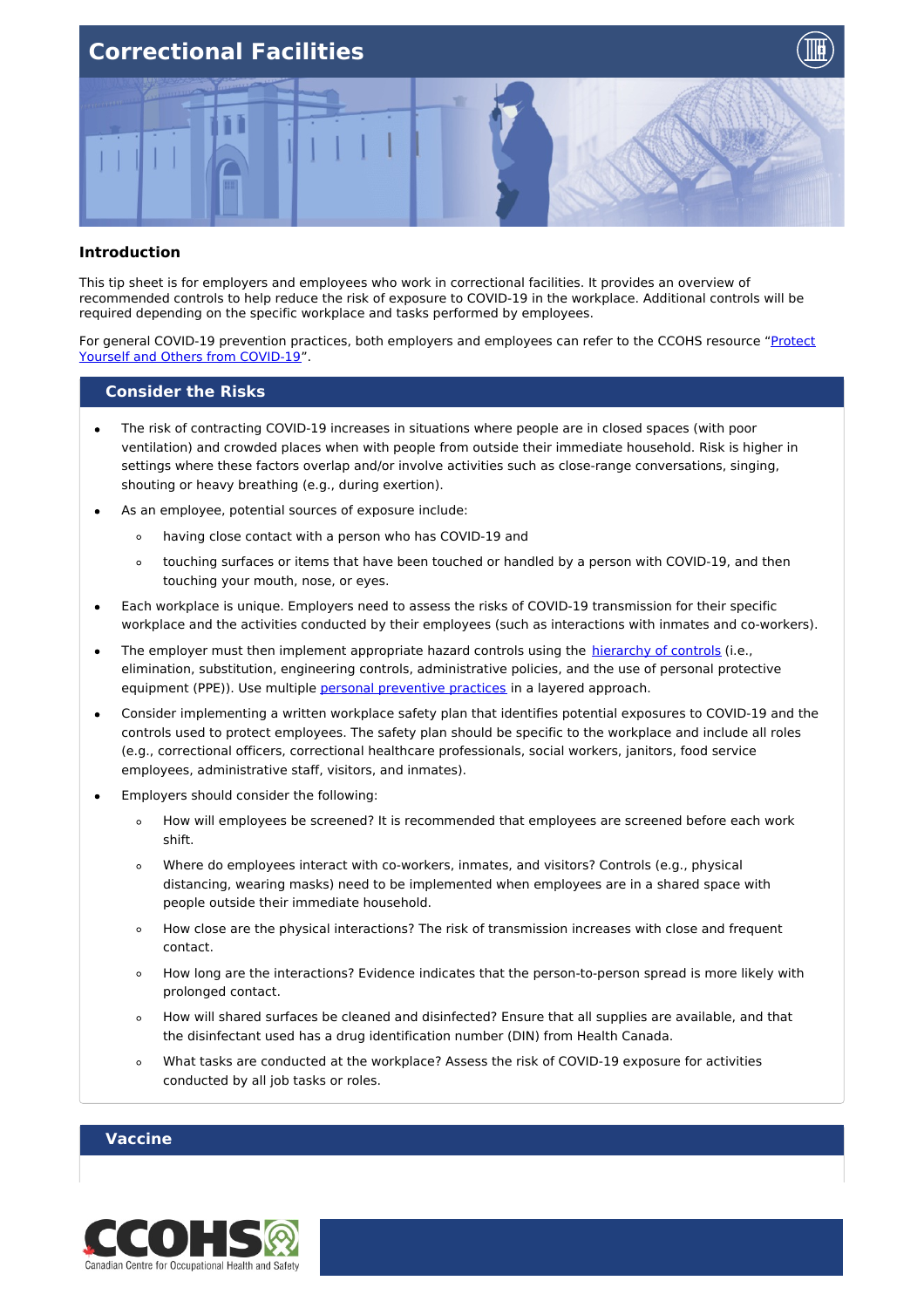- Encourage all employees and inmates to get the vaccine once available in your jurisdiction.
- For additional information on the vaccine please refer to the [Government](https://www.canada.ca/en/public-health/services/diseases/2019-novel-coronavirus-infection/awareness-resources/know-vaccine.html) of Canada website " What you need to know about the COVID-19 vaccine for Canada".

#### **Communication and Training**

- Provide information and instruction to employees about the hazards of COVID-19 and what they need to do to protect themselves and others. Topics should include:
	- what COVID-19 is and the common symptoms,  $\circ$
	- how the virus spreads  $\circ$
	- screening and what to do if employees feel sick or may have been exposed,  $\circ$
	- how layering multiple control measures helps to prevent the spread  $\circ$
	- specific personal preventive practices that can be used to protect employees,  $\circ$
	- proper hand hygiene, as well as sneeze and cough etiquette,  $\circ$
	- how to properly wear, handle, and care for personal protective equipment  $\circ$
	- safe use of cleaning and disinfection chemicals,  $\circ$
	- $\circ$ how to stay informed about COVID-19 (using [reputable](https://www.ccohs.ca/products/publications/covid19-fact-checking/) sources).
- Communication and training should be easy to understand, and in the preferred language(s) spoken or read by the employees if possible.
- Provide mental health support resources for all employees.
- Put up posters or other signs in the workplace regarding COVID-19 control measures (e.g., hand hygiene, use of masks, proper coughing/sneezing etiquette, physical distancing) where they will clearly be visible.
- Encourage employees to report any concerns about COVID-19 to their supervisor or employer. Employees can also report concerns to their health and safety committee or representative, or union if present.
- Provide regular communications so that employees are informed of updates and have an opportunity to discuss their questions and concerns.
- Provide regular updates to inmates regarding COVID-19 and the precautions being taken to prevent transmission. Ask inmates to notify staff right away if they experience any symptoms or feel sick.

#### **Screening**

- Consider asking screening questions to employees, before each work shift, using a [checklist](https://www.ccohs.ca/images/products/pandemiccovid19/pdf/covid-screen-tool.pdf) from the Canadian Centre for Occupational Health and Safety (CCOHS) or your local public health authority.
- Some jurisdictions require active screening of employees everyday before they come into work. Active screening steps may involve a self-assessment (e.g., using a web-based tool, having a person complete a questionnaire, or having a designated person asking direct questions). Consider the size of your workforce, the number of worksites, shifts, and activities when choosing your screening method.
- Instruct employees who have COVID-19 [symptoms](https://www.canada.ca/en/public-health/services/diseases/2019-novel-coronavirus-infection/symptoms.html#s) to stay home, even if symptoms are mild. If they are at work and develop symptoms, they need to wear a mask (preferably a respirator or medical mask, if not available a well-constructed and well fitting non-medical mask) and return home immediately (preferably not by public transit)
- The most common symptoms are:
	- New or worsening cough  $\circ$
	- Shortness of breath or difficulty breathing  $\circ$
	- Temperature equal to or over 38°C  $\circ$
	- Feeling feverish  $\circ$
	- Chills

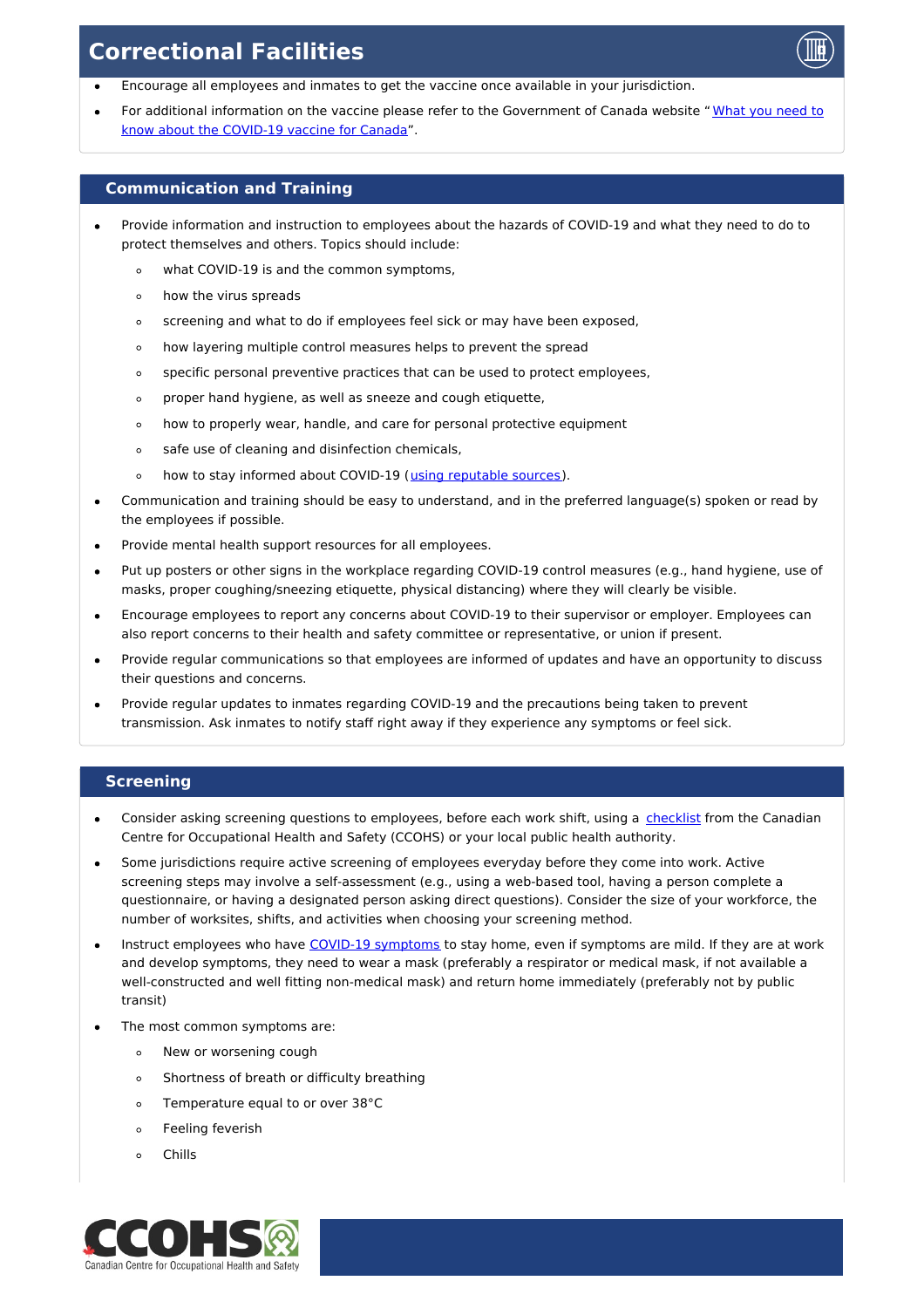

- Fatigue or weakness  $\circ$
- Muscle or body aches  $\circ$
- New loss of smell or taste  $\circ$
- Headache  $\circ$
- $\circ$ Gastrointestinal symptoms (abdominal pain, diarrhea, vomiting)
- Feeling very unwell  $\circ$
- Skin changes or rashes (young children)  $\circ$
- Symptoms can vary from person to person and within different age groups.  $\bullet$
- Symptoms may take up to 14 days to appear after exposure to COVID-19. Some people have mild or no symptoms.
- Older adults, people of any age with chronic medical conditions or who are immunocompromised, and those  $\bullet$ living with obesity are at risk for more severe disease and outcomes from COVID-19.
- $\bullet$ Develop procedures for contacting local public health authorities for further advice in the event of a positive COVID-19 case. If the case is work-related, additional notifications may be required (e.g., the jurisdictional health and safety [regulator](https://www.ccohs.ca/oshanswers/information/govt.html) and worker [compensation](https://www.ccohs.ca/oshanswers/information/wcb_canada.html) board).
- Develop screening policies for newly admitted inmates to prevent the introduction of COVID-19 in the correctional facility. Consider:
	- Screening all inmates at intake.  $\circ$
	- Housing newly admitted inmates in a separate area from the general population for 14 days and  $\circ$ testing them for COVID-19 with their consent, before joining the general population.
	- Ensure there are procedures in place for symptomatic individuals and known close contacts of those  $\circ$ who test positive for COVID-19. They should be kept medically isolated from others (e.g., single cell accommodation or alternative accommodation based on consultation with an infection control specialist).
	- Ask any inmate who is displaying symptoms to wear a mask (preferably a respirator or medical mask,  $\circ$ if not available a well-constructed and well fitting non-medical mask)
	- Make COVID-19 testing available to inmates that are displaying symptoms.  $\circ$
- Make sure personal protective equipment (PPE) is worn by staff that interact with people suspected of having COVID-19 (see PPE section for further details).

## **Rapid Testing**

- Rapid testing can be used as part of your active screening process. While they are not as sensitive as laboratory  $\bullet$ (polymerase chain reaction - PCR) tests, rapid tests can be useful in detecting people infected with COVID-19, including those who are asymptomatic.
- Employers should determine how rapid testing can be used in their facility for consenting individuals. For example, consider using rapid testing for testing staff and inmates at sites experiencing an outbreak.
- For further information, please refer to Government of Canada website "Interim guidance on the use of rapid antigen detection tests for the [identification](https://www.ccohs.ca/covid19/rapid-testing/) of SARS-CoV-2 infection" and the CCOHS resource "Rapid Testing for COVID-19".

## **Reducing Potential Exposures**

- Evaluate if any employees can perform their job from home (e.g., administrative staff).
- Provide ergonomic support and resources for employees setting up home offices.
- Eliminate non-essential work travel for all employees.
- Discourage unnecessary physical contact such as handshakes.
- Stagger meetings and breaks to minimize the number of employees in one place at the same time.

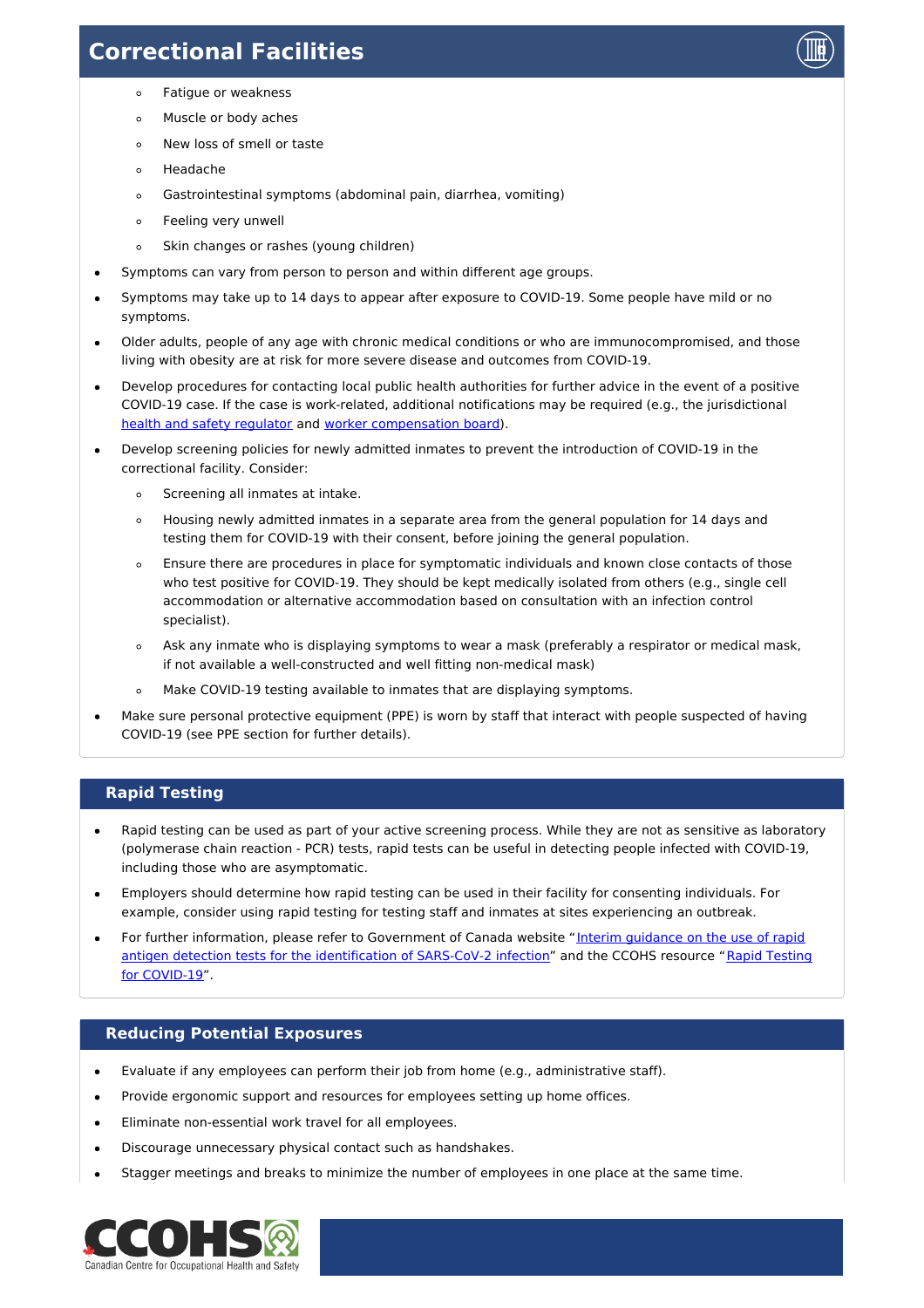

- Limit or reschedule non-essential site visits by contractors or vendors.
- Avoid sharing equipment, electronics, tools, and supplies where possible. Disinfect between users if sharing cannot be avoided.
- Reduce the amount of paper documentation being exchanged between employees. Consider using digital or electronic methods to exchange documents. If this can't be avoided, wash or sanitize hands after exchanging documents.
- Have adequate infection control and medical supplies available.
- Make sure there is dedicated space available for medical isolation and care of COVID-19 patients (this may involve repurposing of prison areas).
- Restrict non-essential transfers of people between facilities and systems, if possible.
- Postpone non-critical infrastructure work.
- Try to reduce overcrowding (e.g., diverting new intakes to other facilities with available capacity if possible).
- Organize staff assignments so that the same staff are assigned to the same area of the facility over time to reduce the risk of COVID-19 transmission through staff movements.

### **Physical Distancing**

- Keep the greatest physical distance possible (at least 2 metres) from people outside your immediate household,  $\bullet$ including inmates and co-workers (where possible).
- Maintain physical distancing during breaks and lunch hour.
- When feasible and consistent with security procedures, encourage staff to maintain physical distancing from all other individuals while interviewing, escorting, or interacting in other ways with inmates. Identify situations where closer contact is necessary. Create rules for any work that requires employees to work within two metres of another person and include precautions such as the use of personal protective equipment.
- Provide signs, floor markings, and other visual cues in appropriate areas (e.g., in communal spaces such as dining halls, exercise areas and staff rooms) to encourage physical distancing.
- Control foot traffic patterns to reduce gathering at specific areas, and designate travel paths so persons do not have to pass each other closely (e.g., one set of stairs for up, another for down).
- Avoid in-person meetings where possible. Use remote communications methods instead (e.g., teleconferencing, videoconferencing). When in-person meetings are unavoidable, use a large well-ventilated space, stay the greatest physical distance (at least 2 meters) apart from others, and wear masks.
- Consider splitting out-of-cell time, which could be divided by wing/unit to reduce the number of staff/inmates in  $\bullet$ open or shared spaces.
- House inmates in single person cells where possible. If inmates are sharing a cell, consider placing beds at least 6 feet apart and have people sleep head-to-foot to increase the distance between their faces. Consider clear plastic curtains between beds, if allowed for safety and security reasons.
- Rearrange seating in dining halls so that there is more space between individuals (e.g., remove every other  $\bullet$ chair and use only one side of the table).
- Consider staggering the start time for staff to prevent congregating outside the facility before entry. Signage or floor marking should be used to encourage physical distancing.

## **Physical Barriers**

- Install transparent barriers where physical distancing is not feasible (e.g., visitor check-in areas, table dividers in cafeterias etc.).
- The physical barrier should be robustly constructed and made from a non-porous material such as plexiglass than can be easily cleaned and disinfected.

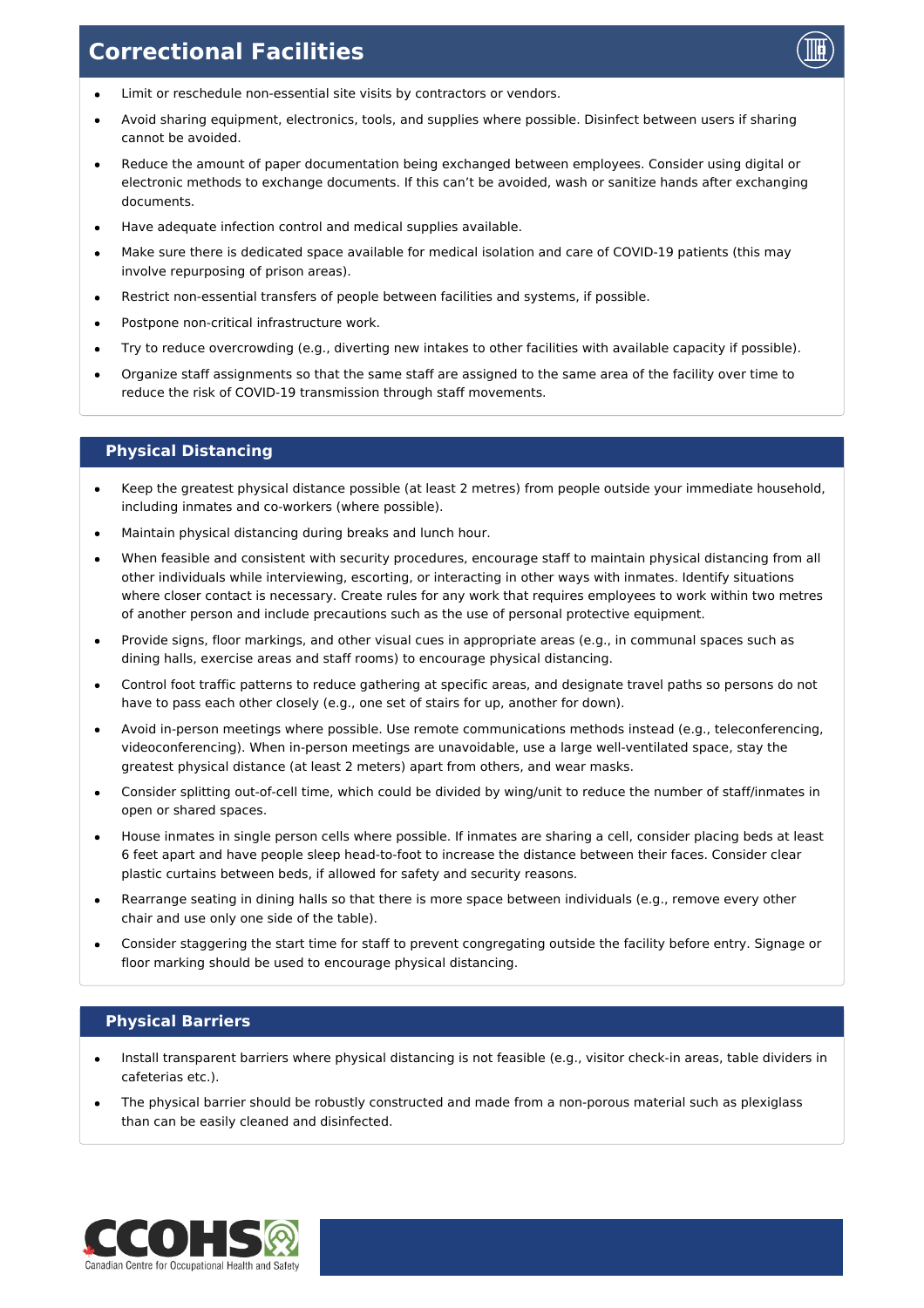

#### **Ventilation**

- Verify that the heating, ventilation, and air conditioning (HVAC) system(s) for the facility is working properly.
- Ensure preventative maintenance for the HVAC system(s) is conducted according to manufacturer's instructions (e.g., regular filter changes and inspection of critical components).
- If possible, consult a heating, ventilation, and air conditioning (HVAC) professional to determine whether your HVAC system:
	- can be adjusted to increase air exchange rates  $\circ$
	- is using filters of the highest Minimum Efficiency Reporting Value (MERV) rating compatible with the  $\circ$ system.
- For additional information on indoor ventilation, please refer to:
	- COVID-19: Guidance on indoor [ventilation](https://www.canada.ca/en/public-health/services/diseases/2019-novel-coronavirus-infection/guidance-documents/guide-indoor-ventilation-covid-19-pandemic.html) during the pandemic , Government of Canada  $\circ$
	- Indoor [Ventilation:](https://www.ccohs.ca/covid19/indoor-ventilation/) Guidance During The COVID-19 Pandemic, CCOHS  $\circ$
- If travelling in vehicles with other people, increase the amount of fresh outside air entering the vehicle by opening the windows (weather permitting) and setting the ventilation to outside air. Avoid using the recirculated air option.

## **Personal Hygiene**

- Encourage frequent and proper hand washing with soap and water, for at least 20 seconds. If soap and water aren't available, use a hand sanitizer containing at least 60% alcohol.
- Place hand sanitizer dispensers at entrances to correctional facilities and in high traffic areas. Inspect regularly and refill where required.
- Wash hands at the start of shift, before eating or drinking, after touching shared items (e.g., tools, medical devices), after touching common surfaces (e.g., doorknobs, handles), after touching another person, after touching dirty linens or clothes, after using the washroom, and at the end of the shift.
- Correctional health care professionals should follow the World Health [Organization's](https://www.who.int/gpsc/tools/Five_moments/en/) "My five moments for hand hygiene" approach to cleaning their hands:
	- $\circ$ before touching a patient
	- $\circ$ before any clean or aseptic procedure is performed
	- $\circ$ after exposure to body fluid
	- after touching a patient  $\circ$
	- $\circ$ after touching a patient's surrounding
- Discourage individuals from touching their eyes, nose, or mouth with unwashed hands.
- Remind employees not to touch the outer surface of their mask while wearing or handling it as it may be contaminated.
- Promote good respiratory hygiene. Provide disposable tissues and remind individuals to cough or sneeze into the bend of your arm or a tissue and to dispose of tissues immediately, followed up with hand washing or use of hand sanitizer.

## **Cleaning and Disinfecting**

- Viruses can remain on objects for a few hours to days depending on the type of surface and environmental conditions.
- To promote consistent disinfecting practices, create and provide a routine cleaning and disinfecting [procedure](https://www.ccohs.ca/covid19/disinfect-touchpoints/), schedule and checklist.
	- Clean and disinfect all high contact surfaces. For example:
		- Tools and equipment if shared by employees (e.g., medical devices, keys, tablets, flashlights, radios,  $\circ$

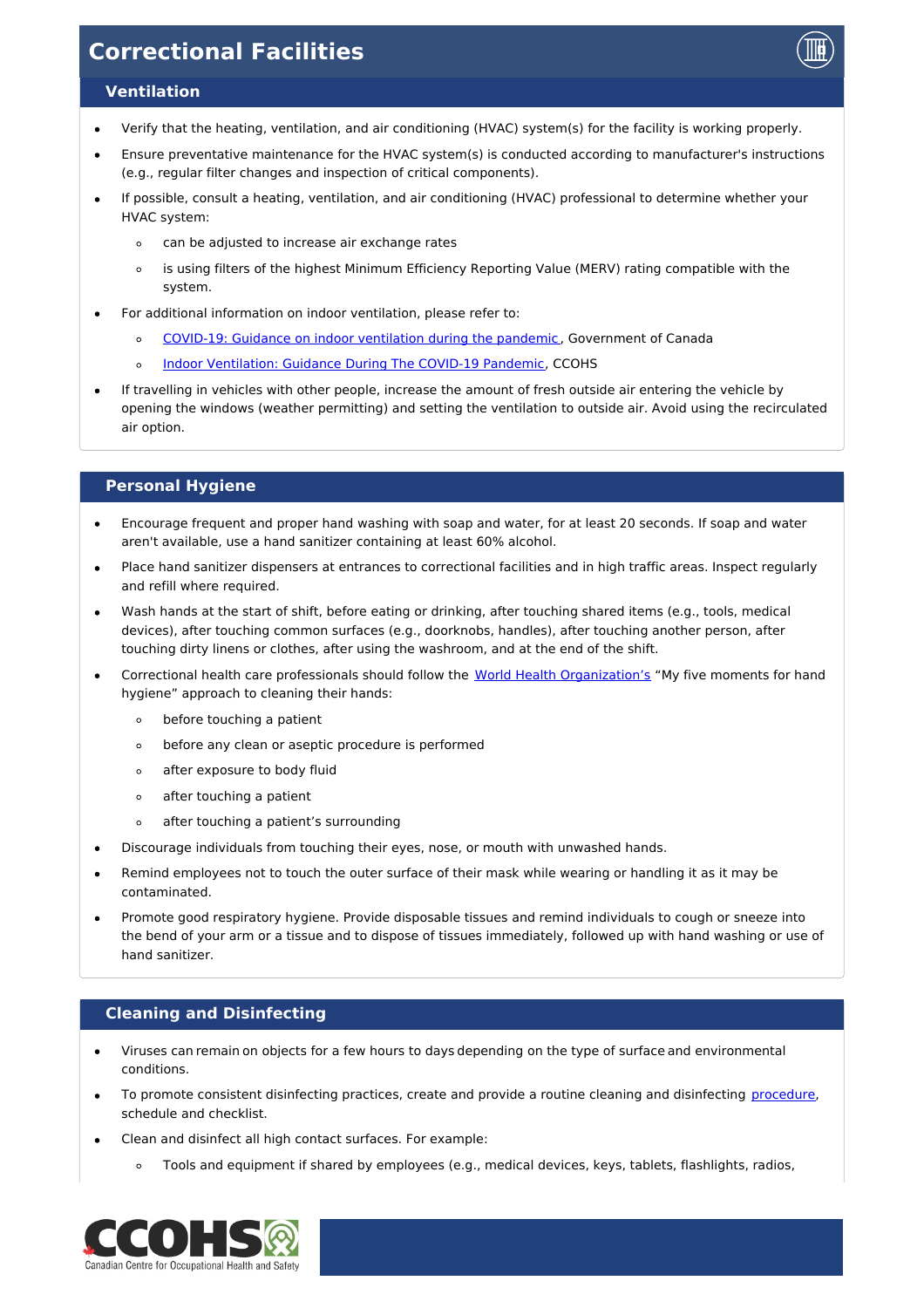

- $er<sub>l</sub>$
- Office doorknobs, and workstations (e.g., computer keyboard, mouse, phone)  $\circ$
- Staff room surfaces (e.g., furniture, tables, sinks, faucets, light switches, cabinets, kettle, coffee  $\circ$ maker, refrigerator, microwave)
- Washroom surfaces (e.g., door handles, counters, faucets, soap dispensers)  $\circ$
- Kitchen and food preparation areas (e.g., counter tops, tables, cabinets, fridge handles, etc.)  $\circ$
- Dining halls (e.g., tables, chairs)  $\circ$
- Fitness areas (e.g., surface areas on workout equipment)  $\circ$
- $\circ$ Visitor areas (e.g., tables, chairs, washrooms, plexiglass barriers, speaking devices, etc.).
- Materials used for activities (e.g. electronic tablets, remotes, or other devices)  $\circ$
- Use household or commercial disinfectants to destroy or inactivate viruses and bacteria. The disinfectant used should have a drug identification number (DIN), meaning that it has been [approved](https://www.canada.ca/en/health-canada/services/drugs-health-products/disinfectants/covid-19/list.html) for use in Canada.
- Employees should be trained on the safe use of cleaning and disinfecting products. Always follow the manufacturer's instructions when using, handling, or storing the product. Review the product's label, and (if applicable) safety data sheet to determine what precautions to follow.
- Provide employees with adequate supplies and access to any required personal protective equipment.
- Entry and exit doors to the yard area should be wiped down once a group passes through.
- Vehicles used to transfer inmates should be cleaned and disinfected after use (e.g., door handles, windows, seats, seatbelts, steering wheel, etc.)
- If COVID-19 is confirmed or suspected, clean and disinfect the space where the individual was located. Wear the appropriate PPE required by your employer. This equipment may include gloves, gown/coveralls and eye protection. Clean and disinfect any surfaces (e.g., cells, bathrooms, and common areas) or items that the person has contacted. If practical, wait as long as possible before beginning to clean and disinfect to minimize potential for exposure to respiratory droplets.
- For the infected person's linens and clothing (if applicable), make sure to:
	- Wear the appropriate PPE (e.g., gloves, gown, coveralls)  $\circ$
	- Place contaminated laundry into a laundry bag or basket with a plastic liner and do not shake.  $\circ$
	- Launder items according to the manufacturer's instructions. Machine wash using the warmest  $\circ$ appropriate water setting (preferably hot water), use laundry detergent, and dry thoroughly.
- Any non-disposable dishes/utensils/cups should be handled with gloves and washed with hot water or cleaned in a dishwasher.

## **Mask Wearing**

- A well-fitting and well-constructed mask should be worn whenever people are in a shared space (indoors or outdoors) with others from outside of their immediate household.
- Develop policies regarding the use of masks at the facility. Consider all roles (unless a medical exemption exists), for example having:
	- Staff always wear the mask (medical or non-medical) provided by their employer except when eating or drinking.
	- $\circ$ Visitors wear masks at all times when in the facility.
	- $\circ$ Inmates wear masks when outside their cell or room (except when eating or drinking).
- Ensure the requirements for mask use set by your local public health authority are followed.

## **Personal Protective Equipment (PPE)**

Employers should conduct a hazard assessment and make sure that employees have the correct PPE for their protection. Guidance is available from:

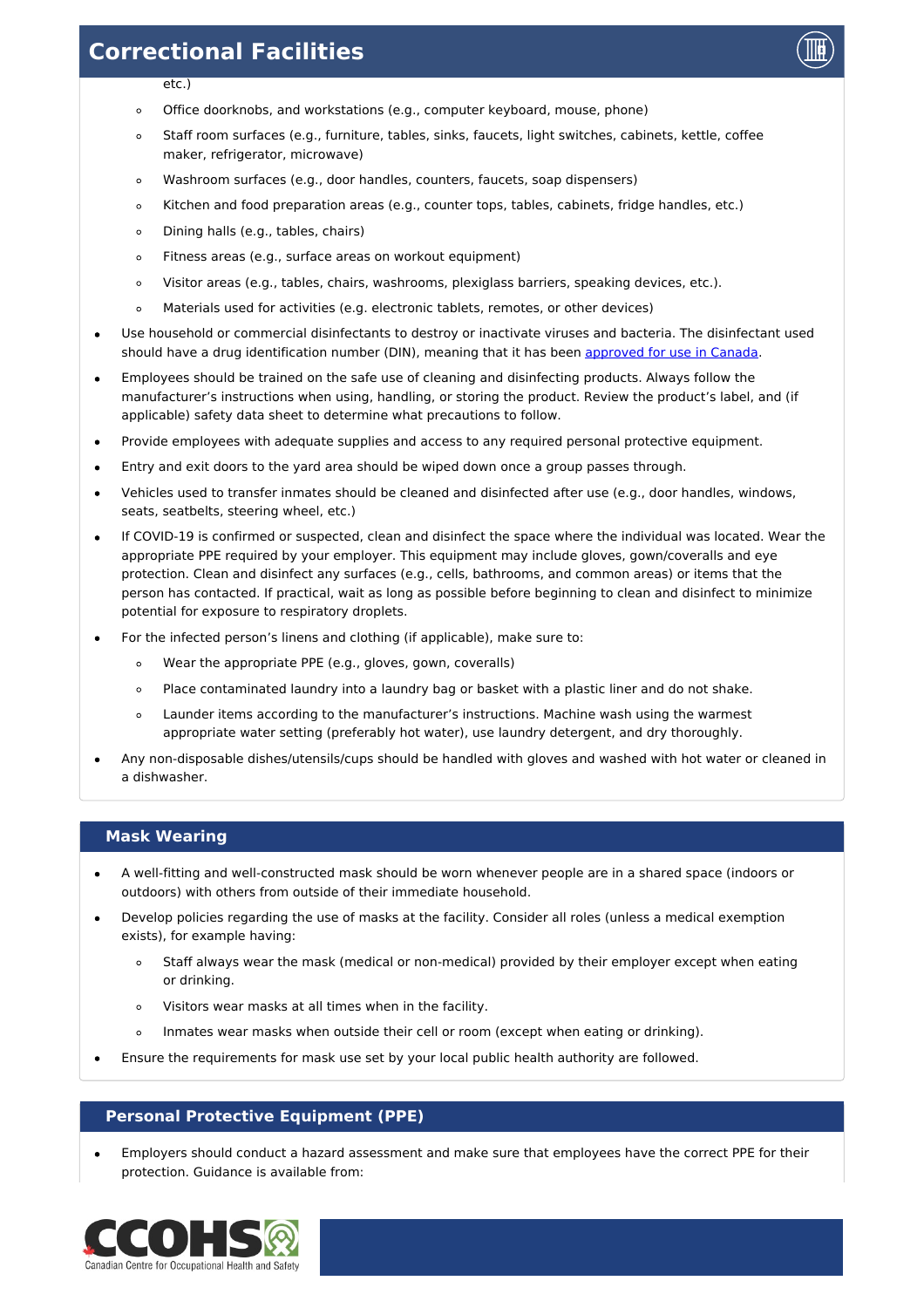

- Public Health Agency of [Canada](https://www.canada.ca/en/public-health/services/diseases/2019-novel-coronavirus-infection/health-professionals.html) (for health care professionals)  $\circ$
- Centers for Disease Control and Prevention (USA) for [management](https://www.cdc.gov/coronavirus/2019-ncov/community/correction-detention/index.html) of coronavirus in correctional and  $\circ$ detention facilities (also includes alternatives when there is a shortage of PPE)
- Employees are required to wear the PPE required by their employer. PPE may include appropriate disposable examination gloves (e.g., nitrile), eye protection (face shield or goggles), gown, and medical mask or N95 (or higher protection) respirator depending on the tasks being conducted.
- Ensure that workers are trained on the proper use of PPE including donning and doffing procedures.
- Before issuing a tight-fitting respirator (e.g., N95) to a worker, ensure that they are fit tested. Fit testing verifies that there is an effective seal between the respirator and the worker's face.
- Training on the care, use and storage of respirators should include:
	- Limitations of the respirator  $\circ$
	- Inspection and maintenance of the respirator  $\circ$
	- Proper fitting of the respirator  $\circ$
	- Cleaning and disinfecting the respirator (if applicable)  $\circ$
	- Performing seal checks, immediately after donning a respirator  $\circ$
- Remind employees that having facial hair will interfere with the proper functioning of a respirator. Facial hair can cause respirators to leak around the face seal allowing infectious particles to bypass the filter.
- Set up a safe area directly outside of spaces requiring PPE. Areas should be stocked with decontamination supplies (e.g., a dedicated garbage disposal bin for used PPE, a hand washing station or hand sanitizer dispenser, cleaning and disinfecting supplies for re-useable PPE, and a poster reminding employees how to properly don and doff their PPE).
- Make sure that any inmates on work programs also have access to PPE (if applicable depending on the tasks conducted).

#### **Visitors**

- Monitor conditions in the facility. Restrict access to visitors if conditions are not safe (e.g., during an outbreak).  $\bullet$
- Encourage visitors to call ahead to confirm that the facility is open to visitors, if they plan on visiting inmates.
- Update your visitor policy to include COVID-19 precautions.
- Use all available means (e.g., website, e-mails, posters, etc.) to remind visitors about the preventive measures being taken to reduce the risk of exposure to COVID-19.
- Make sure all visitors undergo a screening before entering a facility, which includes a screening for COVID-19 symptoms, questions about travel outside of Canada or contact with someone who may be sick (as discussed in the Screening section above). Do not allow visitors who present with symptoms or fail the screening process to proceed with the scheduled visit.
- Make sure visitors wash their hands when entering the facility, wear a mask and maintain physical distancing staying the greatest distance away possible (at least 2 metres) from others.

## **Contingency Plans**

Review and adjust contingency plans to address issues related to COVID-19 such as: what to do if there is a staff shortage, and what to do in the event of an outbreak (including how communication will be coordinated with stakeholders such as the local public health authority).

#### **Evaluate Controls**

- Regularly review the adequacy of the controls implemented and make improvements as necessary.
- Determine if there are any new hazards created by any of the changes implemented at the workplace. For